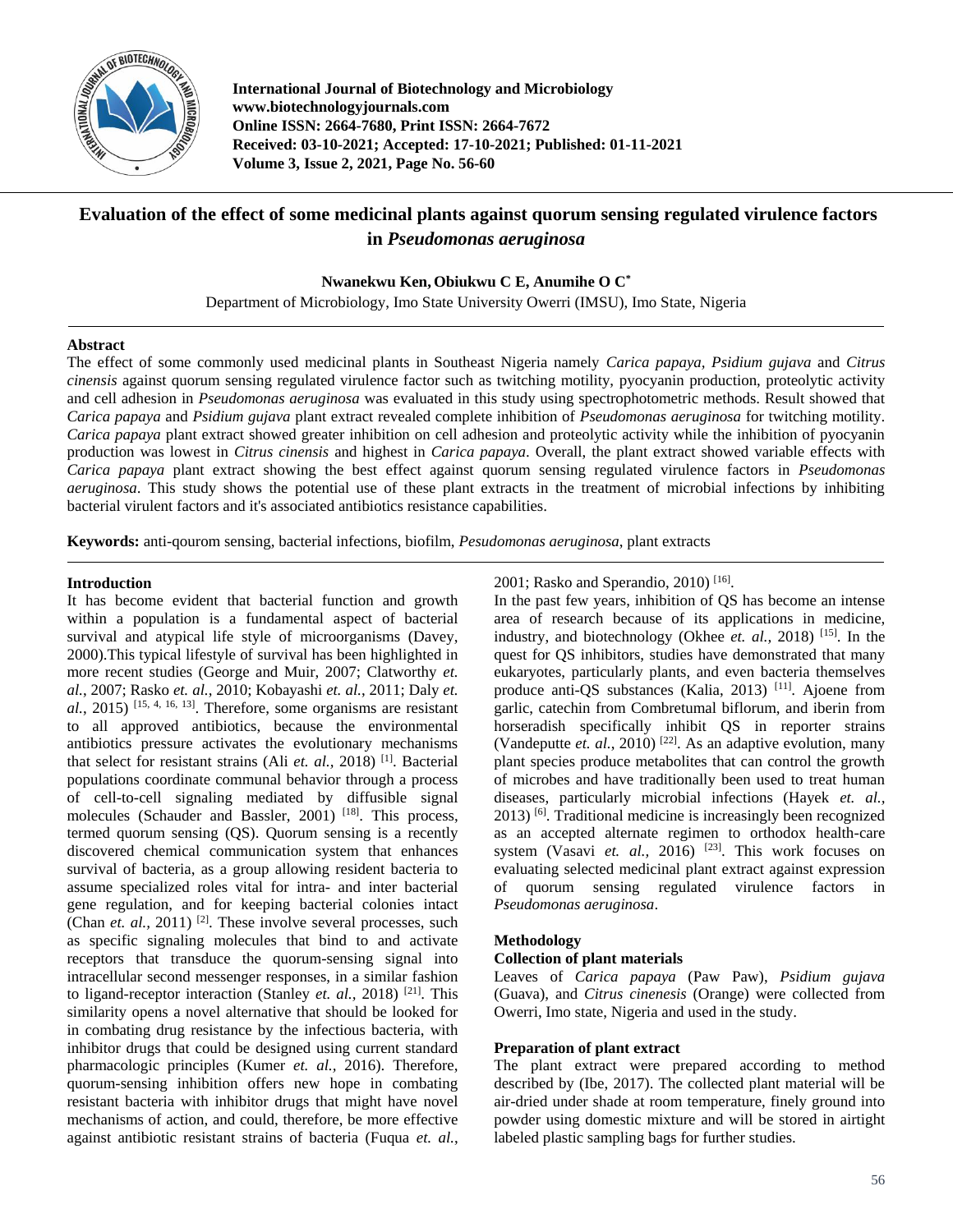#### **Extraction of plant samples**

The grounded plant samples were extracted using three solvents i.e cold water, hot water and ethanol.

#### **Cold water**

10 g of the grounded plant samples were soaked in 100 ml cold distilled water for 72 hours with occasional agitation. The extract of each plant were filtered using (What man No.1) filter paper.

#### **Hot water**

10 g of the grounded plant samples were soaked in 100 ml hot distilled water for 72 hours with occasional agitation. The extract of each plant were filtered using (What man No.1) filter paper.

#### **Ethanol extracts**

Extraction was carried out by the modified method of Hussaini and Mahasneh. The plant material were extracted at room temperature with ethanol 95% (100 mL/10 g of plant material). The extract of each plant was filtered using (What man No.1) filter paper and evaporated under vacuum at 40 °C using a rotary vacuum evaporator, the concentrated extract thus obtained was collected in screw cap vial and was used for further studies.

#### **Test organism and growth condition**

Isolate of the test organism i.e *Pseudomonas aeruginosa* was obtained from the department of microbiology, Federal Medical Centre, Owerri. The isolate was propagated on nutrient agar plates and maintained on the plates at 4 °C. The isolates were sub-cultured in nutrient agar at  $37 °C$  for  $24$ hours prior to further studies.

#### **Quorum sensing mediated virulence factors**

The following quorum sensing mediated virulence factors such as twitching motility, pyocyanin production and proteolytic activity of the test organism were conducted.

### **Twitching motility**

Twitching Motility was determined according to methods described by Karthick and Vivek  $(2016)$ <sup>[12]</sup>. 500 $\mu$ l of respective plant extracts and 250µl of bacterial inoculums was prepared in LB (Lysogeny broth) broth and were mixed in sterile eppendorf tube, kept in room temperature for 30minutes.The respective plant extracts treated cultures were stab inoculated through LB agar plates. The plates were incubated at 32°C for 24hours. Bacterial grew at the interface between the plastic surface and the agar, which is indicative of twitching motility. To visualize the bacterial growth on the plastic surface, the agar was removed and the plate was stained with a 1% solution of crystal violet. Twitching motility was determined by measuring the diameter of the stained growth.

#### **Pyocyanin production**

Effect of plant extracts on pyocyanine production was done by the modified method described by Karthick and Vivek (2016) [12]. Pyocyanine was extracted from the supernatant fraction of test organism grown in trypticase soy broth medium with 500µl of plant extracts for 24hours. 5 ml sample of the supernatant was mixed with 5ml chloroform and the lower organic layer was separated. To this layer 1.5ml of 0.2 M of HCl will be added and the pyocyanine rich organic layer was separated. The amount of the pyocyanine within the extracted layer was determined by measuring the absorbance at 520nm.

#### **Cell adhesion**

Cell adhesion was studied by using 96 well flat bottom micro well plate was previously coated with bovine serum albumin (BSA). Wells was coated with 150µl of freshly prepared 1.0% BSA, incubated at 30  $\degree$ C for 30 minutes. After the incubation period, wells was washed thrice with sterile phosphate buffered saline (PBS). Fifty micro litre of bacterial inocula thus prepared was transferred to the well followed by the addition of 50µl of the respective plant extracts. Seeded micro titre plate was incubated at 37°C for 24 hours. Cells were allowed to adhere and the non-adhered cells were washed 5 times with PBS at room temperature. Adhered cells were detected by adding 50µl of 0.1% crystal violet per well, incubated at room temperature for 30 minutes. Wells was washed with sterile distilled water to remove excess stain. 10µl of ethanol was added to fix the adhered cells.50µl of 0.2 % Triton X was then be added to the wells for lyse of cells and the absorbance was read at 570nm.

#### **Proteolytic activity**

Proteolytic activity was carried out by modified method of Karthick and Vivek (2016)<sup>[12]</sup>. Crude enzyme preparation  $0.1$ ml of tryptic soy broth bacterial culture was inoculated into 100 ml of protease production media (Yeast extract5mg/l, Peptone-10mg/l, Glucose-10mg/l, Caesin-15mg/L) supplemented with 200µl of respective plant extracts. Flasks were incubated at  $37^{\circ}$ C for 48 hours. Broth was centrifuged after the incubation period at 10,000rpm for 10 minutes; the collected supernatant was used as the source of protease enzyme.

#### **Enzyme activity**

Enzyme activity was assayed using casein as the substrate as described (Karthick and Vivek, 2016)<sup>[12]</sup>. The reaction mixture consisted of 0.25 ml of 50mM sodium phosphate buffer (pH 7.0) containing 2.0% (w/v) of azocasein and 0.15 ml of enzyme solution. After incubating at 25ºC for 15 min, the reaction was stopped by adding 1.2 ml of 10.0%  $(w/v)$ TCA, incubating at room temperature for an additional 15 min, and then the precipitate was removed by centrifugation at 8,000 g for 5min. 1.4ml of 1.0 M NaOH was added to 1.2 ml of the supernatant, and its absorbance was measured at 440nm.

#### **Statistical analysis**

The One-Way analysis of variance (ANOVA) was employed in determining if there is significance in the difference that exists between test samples and also with control sample.

### **Result**

#### **Effects on twitching motility**

The results of extracts on twitching motility of *Pseudomonas aeruginosa* is presented in Figure 1.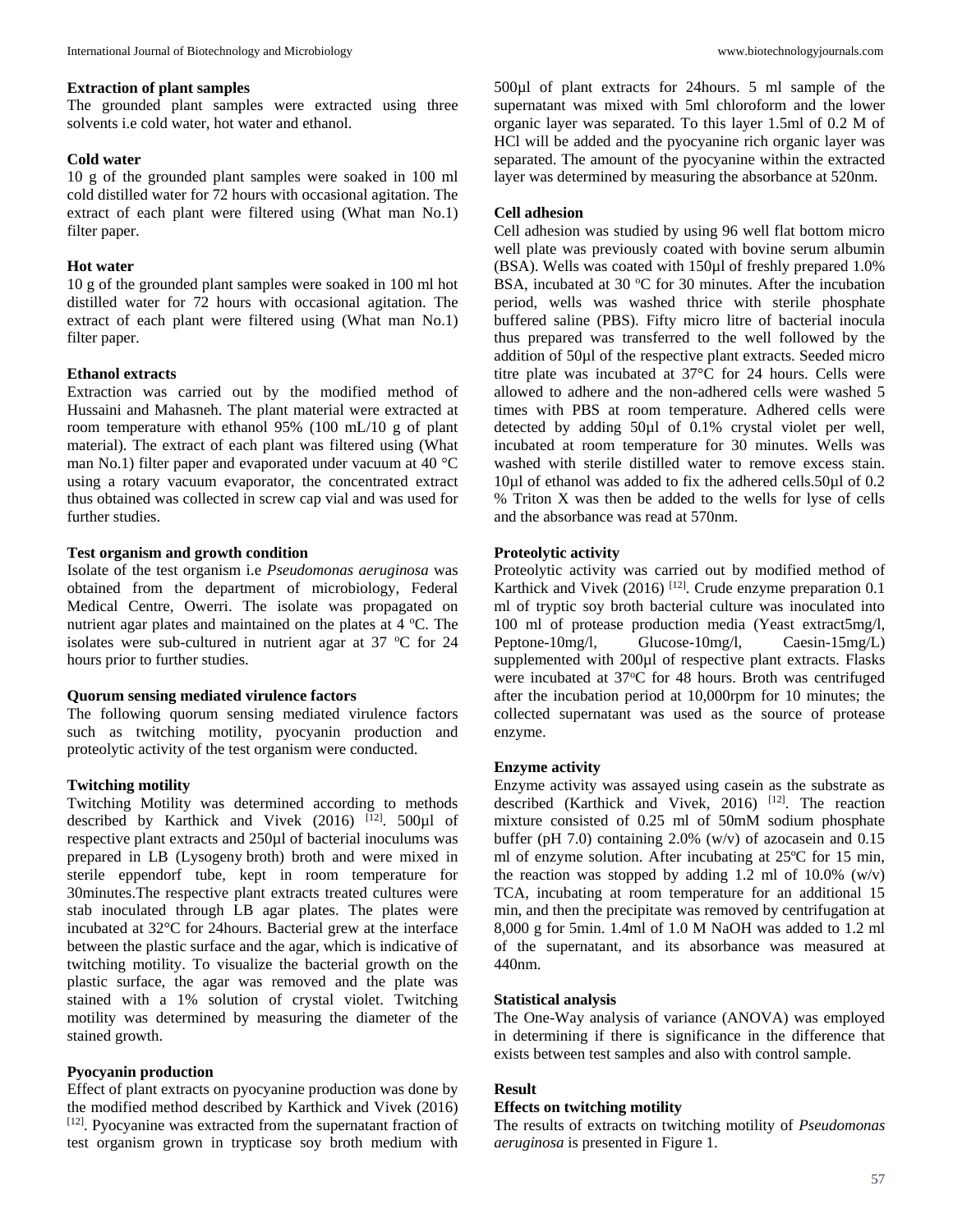

**Fig 1:** Effect (cm) of plant extract against twitching motility of *Pseudomonas aeruginosa*

# **Effects on cell adhesion**

Cell adhesion initiates the biofilm formation and pathogenicity in the host. The distribution for the plant extracts is presented in Figure 2.



**Fig 2:** Inhibitory effect (%) of plant extract on cell adhesion of *Pseudomonas aeruginosa* and *Staphylococcus aureus*

### **Effects on proteolytic activity**

The distribution for the plant extracts against proteolytic activity is presented in Figure 3.



**Fig 3:** Inhibitory effect (%) of plant extract on proteolytic activity of *Pseudomonas aeruginosa* and *Staphylococcus aureus*

#### **Effects on pyocyanin production**

**Table 1:** The result for pyocyanin production is presented in Table 1.

| <b>Plants</b>   | <b>Extract</b> | Inhibitory effect (%) |
|-----------------|----------------|-----------------------|
| Psidiumgujava   | Cold water     | $15.17 \pm 2.08$      |
|                 | Hot water      | $14.07 \pm 0.51$      |
|                 | Ethanol        | $8.50 \pm 0.10$       |
| Citrus cinensis | Cold water     | $3.97 \pm 0.55$       |
|                 | Hot water      | $1.80 \pm 0.44$       |
|                 | Ethanol        | $2.17 \pm 0.06$       |
| Carica papaya   | Cold water     | $26.60 \pm 0.10$      |
|                 | Hot water      | $24.87 \pm 0.55$      |
|                 | Ethanol        | $35.47 \pm 3.68$      |

### **Discussion**

The results of extracts on twitching motility of *Pseudomonas aeruginosa* are displayed in Figure 1. Twitching motility is associated with high cell densities and cell to cell communication, which are the hallmarks of quorum-sensing systems in bacteria. Recently, quorum sensing has been shown to be involved in initiating and controlling motility. Diameter of the stained growth (radius) of tested bacterial strain treated with the plant extracts was found to be less that of control. *Psidium gujava and Carica papaya* extracts, showed complete inhibition of twitching motility in *Pseudomonas aeruginosa*. The comparative plot for the effects of the plant extract is presented in Figure 1. Among the plant extracts tested, *Carica papaya* and *Psidium gujava* extract revealed complete inhibition with 0 cm of stained growth of *Pseudomonas aeruginosa*. In a related study, Karthick and Vivek (2016) [12] obtained similar results for *Aeglemarmelos* (1.0 cm) and *Cynodondactylon* (1.5cm).

Cell adhesion initiates the biofilm formation and pathogenicity in the host. The results for the tested plant extracts on cell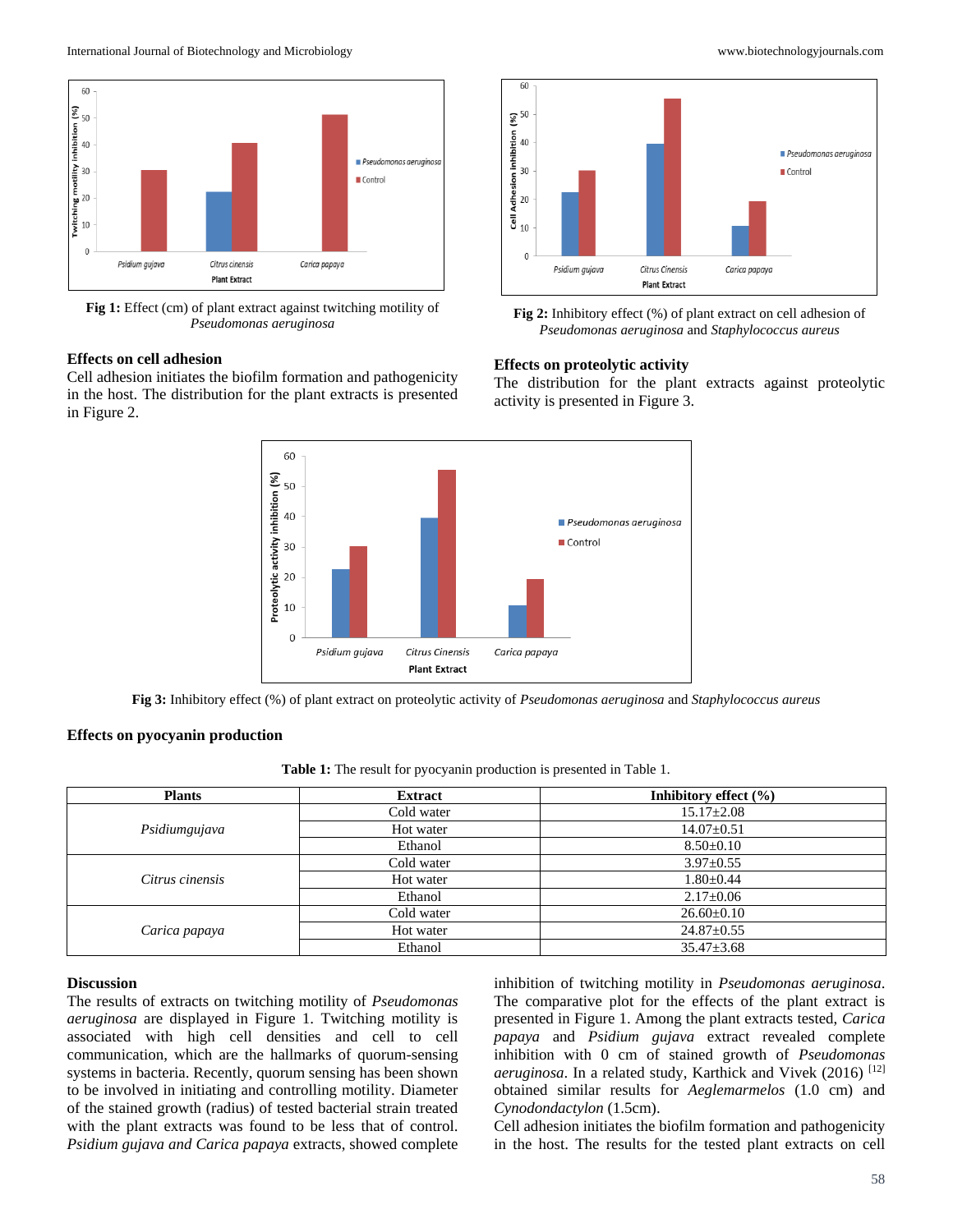adhesion in figure 2. *Carica papaya* extracts, showed the highest inhibition of cell adhesion in *Pseudomonas aeruginosa*.

Total proteolytic activity of *Pseudomonas aeruginosa* treated with plant extracts were determined by measuring the reduction of azocasein as the substrate by the crude protease present in the supernatant.The result for the tested plant extracts on proteolytic activity is presented in figure 3. *Carica papaya* plant extracts, showed the best inhibition for *Pseudomonas aeruginosa*.

The result for pyocyanin production is presented in Table 1, with *Citrus cinensis* showing the best inhibition. A study by Karthick and Vivek (2016) <sup>[12]</sup> obtained similar result. Karthick and Vivek  $(2016)$ <sup>[12]</sup> reported pyocyanin production reduction was reduced to 51.85 % in *Aeglemarmelos*, *Azadirachtaindica* (25.46%), *Cynodondactylon* (19.35%), *Eucalyptus globules* (5.46%) and *Ocimum tenuiflorum*  (5.25%) respectively. However, the order for reduction by the plant extract was *Carica papaya*>*Psidiumgujava*>*Citrus cinensis*.

### **Conclusion**

The continuous emergence of multidrug-resistant bacteria caused increased need of anti-pathogenic and anti-infective strategy to combat bacterial infections. Natural products provide alternative medicine for treating emerging bacterial infections without leading to antibiotic resistance. *Carica papaya* and *Psidium gujava* plant extract revealed complete inhibition of *Pseudomonas aeruginosa* for twitching motility. *Carica papaya* plant extract showed greater inhibition on cell adhesion and proteolytic activity while the inhibition of pyocyanin production was lowest in *Citrus cinensis* and highest in *Carica papaya*. Overall, the plant extract showed variable effect with *Carica papaya* plant extract showing the best effect against quorum sensing regulated virulence factors in *Pseudomonas aeruginosa*. This study shows the potential use of these plant extracts in the treatment of microbial infections by inhibiting bacterial virulent factors and its associated antibiotics resistance capabilities. It is recommended for medicinal plant extracts such as *Carica papaya* is used as an alternative to existing drugs which will reduce the occurrence of resistance of antibiotics in target organisms

# **Conflict of interest**

The authors declared that there is no conflict of interest regarding the publication of this manuscript.

# **References**

- 1. Ali I, Alfarouk KO, Reshkin SJ, Ibrahim ME. Doxycycline as Potential Anti-cancer Agent. Anti-Cancer Agents in Medicinal Chemistry,2018:17(12):1617-1623.
- 2. Chan KG, Atkinson S, Mathee K, Sam CK, Chhabra SR, Cámara M *et al*. Characterization of *N*-acylhomoserine lactone-degrading bacteria associated with the *Zingiberofficinale* (ginger) rhizosphere: Co-existence of quorum quenching and quorum sensing in *Acinetobacter* and *Burkholderia*. *BMCMicrobiol*,2011: 11:51.
- 3. Chattopadhyay A, Dixit B, Nijhawan P, Kamarudheen N,

Rao B. Phytochemical screening, in vitro anti quorum sensing activity andantioxidant activity of extracts of *Plumeriaalba*, *Pisonia alba* and *Cynodondactylon*. J App Pharm Sci,2017:7(2):162-166.

- 4. Clatworthy AE, Pierson E, Hung DT. Targeting virulence: a new paradigm for antimicrobial therapy. Nature chemical biology,2007:3(9):541-8. doi: 10.1038/nchembio.2007.24.
- 5. George EA, Muir TW. Molecular Mechanisms of agr Quorum Sensing in Virulent *Staphylococcus aureus*. Chem-Bio Chem,2007:8(8):847-55. doi: 10.1002/cbic.200700023
- 6. Hayek SA, Gyawali R, Ibrahim SA. Antimicrobial natural products. Microbial Pathogens and Strategies for Combating Them: Science, Technology and Education. In: Mendez-Vilas A, editor. Vol. 2. Badajoz, Spain: Formatex Research Center,2013:2:910-21.
- 7. Hibbing M.E. and Fuqua C. Inhibition and dispersal of *Agrobacterium tumefaciens* biofilms by a small diffusible *Pseudomonas aeruginosaaeruginosa*exoproduct(s). Arch Microbiol,2012:194(6):391-403.
- 8. Hussaini, Mahasneh. Antibacterial and Antifungal activity of ethanol extracts of different parts of medicinal plants in Jordan. Journal of pharmaceutical science,2011:4:20-27.
- 9. Ibe. *Pseudomonas aeruginosa* quorum-sensing systems and virulence. Curr Opin Micro biol,2017:6:56-60.
- 10. Kai K. Bacterial quorum sensing in symbiotic and pathogenic relationships with hosts. Bio sci Biotechnol Biochem,2018:82(3):363-371.
- 11. Kalia VC. Quorum sensing inhibitors: an overview. Biotechnol Advances,2013:31:224-225.
- 12. Karthick RNS, Vivek JM. Anti-quorum sensing activities of medicinal plant extracts against quorumsensing mediated virulence factors of *Pseudomonas aeruginosaaeruginosa*. Der Pharmacia Lettre,2016:8(8):412-423
- 13. Kobayashi SD, Malachowa N, Whitney AR, Braughton KR, Gardner DJ, Long D *et al*. Comparative analysis of USA300 virulence determinants in a rabbit model of skin and soft tissue infection. The Journal of infectious diseases,2011:204(6):937-941. doi: 10.1093/infdis/jir441
- 14. Kumar JS, Umesha S, Prasad KS, Niranjana P. Detection of quorum sensing molecules and biofilm formation in Ralstonia solanacearum. Current Microbiol,2016:72(3):297-305.
- 15. Okhee C, Dong-Wan K, Su KC, Yeyeong L, Byeongsam K, Juyoung B *et al*. Anti-quorum sensing and anti-biofilm formation activities of plant extracts from South Korea. Asian Pacific Journal of Tropical Biomedicine,2018:8(8):411-417
- 16. Rasko DA, Sperandio V. Anti-virulence strategies to combat bacteria-mediated disease. Nature reviews Drug discovery,2010:9(2):117-28. doi: 10.1038/nrd3013.
- 17. Rutherford ST, Bassler BL. Bacterial Quorum Sensing: Its Role in Virulence and Possibilities for Its Control. Cold Spring Harbor Perspectives in Medicine,2012:2(11):a012427. 10.1101/cshperspect.a012427
- 18. Schauder S, Bassler BL. The languages of bacteria. Genes